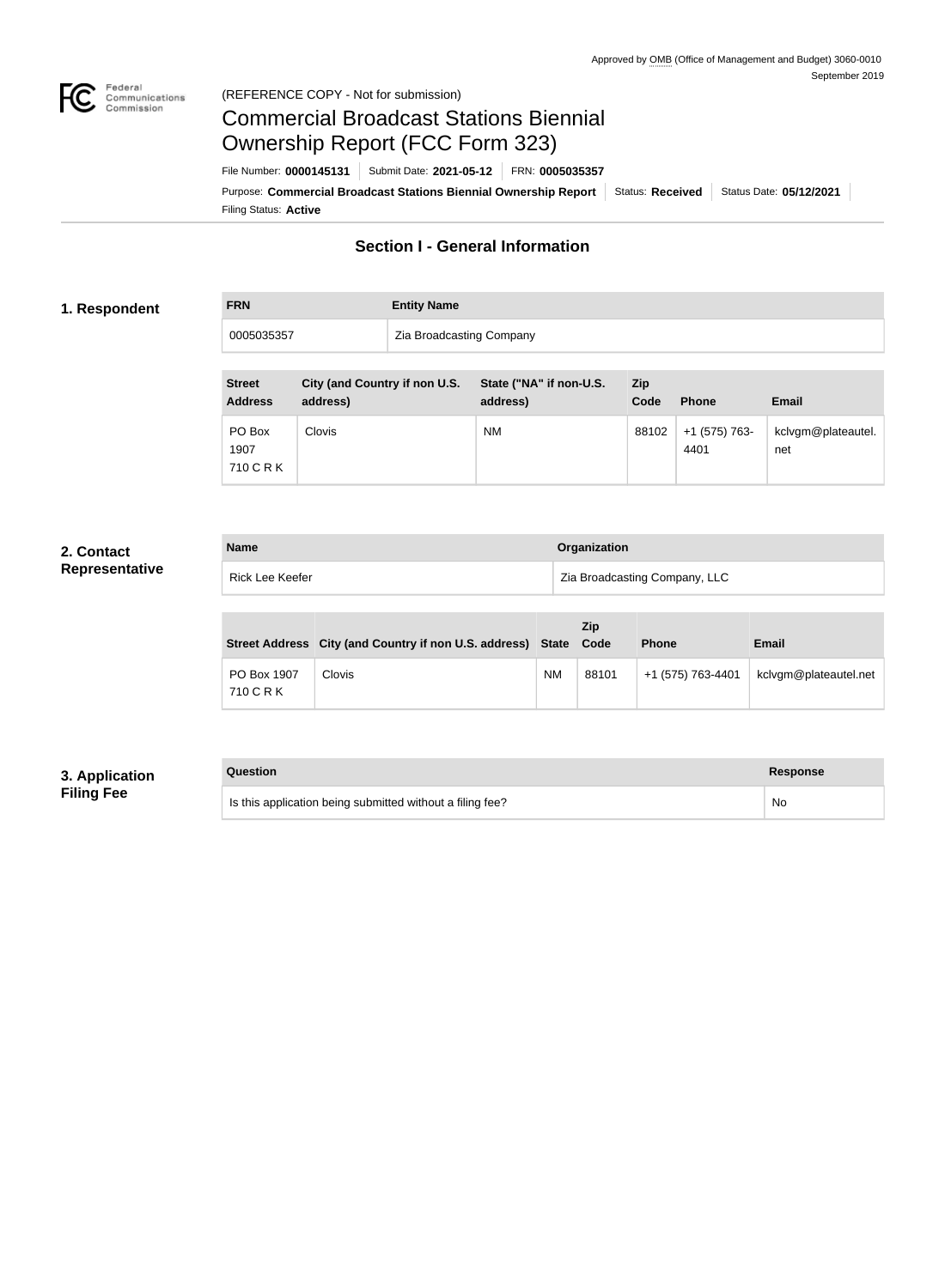| <b>Fees</b> | <b>Application Type</b> | <b>Form Number</b> | <b>Fee Code</b> | Quantity | <b>Fee Amount</b> | <b>Subtotal</b> |
|-------------|-------------------------|--------------------|-----------------|----------|-------------------|-----------------|
|             | Biennial                | Form 323           | <b>MAR</b>      |          | 85                | \$490.00        |
|             |                         |                    |                 |          | Total             | \$490.00        |

## **4. Nature of Respondent**

| (a) Provide the following information about the Respondent: |                           |
|-------------------------------------------------------------|---------------------------|
| <b>Relationship to stations/permits</b>                     | Licensee                  |
| <b>Nature of Respondent</b>                                 | Limited liability company |

**(b) Provide the following information about this report:**

| <b>Purpose</b> | Biennial                                                                                                                                                                               |
|----------------|----------------------------------------------------------------------------------------------------------------------------------------------------------------------------------------|
| "As of" date   | 10/01/2019                                                                                                                                                                             |
|                | When filing a biennial ownership report or validating<br>and resubmitting a prior biennial ownership report, this<br>date must be Oct. 1 of the year in which this report is<br>filed. |

#### **5. Licensee(s) and Station(s)**

#### **Respondent is filing this report to cover the following Licensee(s) and station(s):**

| <b>Licensee/Permittee Name</b> | <b>FRN</b> |
|--------------------------------|------------|
| Zia Broadcasting Company       | 0005035357 |

| Fac. ID No. | <b>Call Sign</b> | <b>City</b>    | <b>State</b> | <b>Service</b> |
|-------------|------------------|----------------|--------------|----------------|
| 14748       | <b>KWKA</b>      | <b>CLOVIS</b>  | NM           | AM             |
| 14749       | <b>KTQM-FM</b>   | <b>CLOVIS</b>  | <b>NM</b>    | <b>FM</b>      |
| 74560       | KACT-FM          | <b>ANDREWS</b> | <b>TX</b>    | <b>FM</b>      |
| 74562       | <b>KACT</b>      | <b>ANDREWS</b> | <b>TX</b>    | AM             |
| 74563       | <b>KCLV-FM</b>   | <b>CLOVIS</b>  | <b>NM</b>    | <b>FM</b>      |
| 74565       | <b>KCLV</b>      | <b>CLOVIS</b>  | NM           | AM             |
| 74566       | KQTY-FM          | <b>BORGER</b>  | <b>TX</b>    | <b>FM</b>      |

# **Section II – Biennial Ownership Information**

**1. 47 C.F.R. Section 73.3613 and Other Documents**

Licensee Respondents that hold authorizations for one or more full power television, AM, and/or FM stations should list all contracts and other instruments set forth in 47 C.F.R. Section 73.3613(a) through (c) for the facility or facilities listed on this report. In addition, attributable Local Marketing Agreements (LMAs) and attributable Joint Sales Agreements (JSAs) must be disclosed by the licensee of the brokering station on its ownership report. If the agreement is an attributable LMA, an attributable JSA, or a network affiliation agreement, check the appropriate box. Otherwise, select "Other." Non-Licensee Respondents, as well as Licensee Respondents that only hold authorizations for Class A television and/or low power television stations, should select "Not Applicable" in response to this question.

Not Applicable.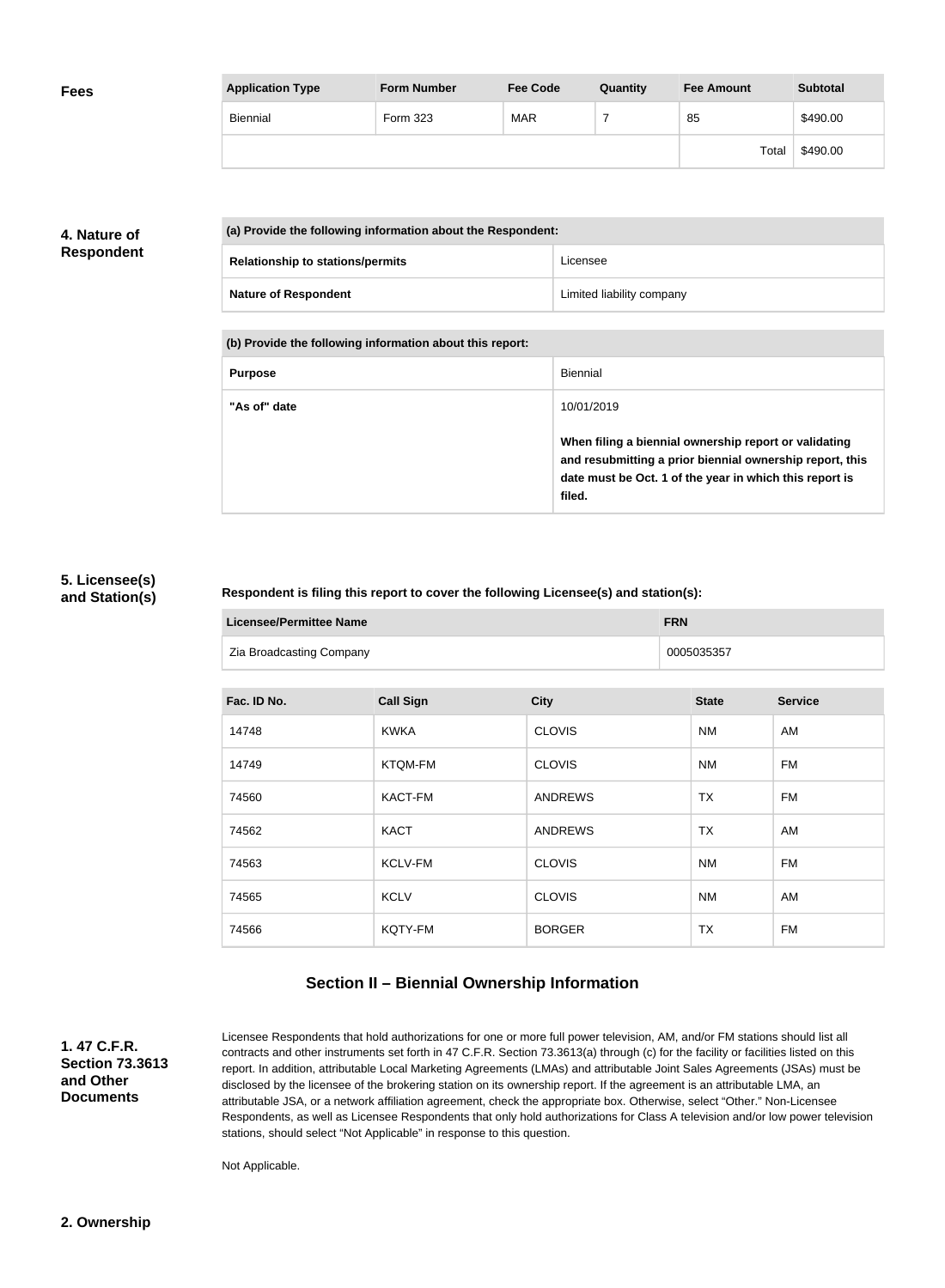**(a)** Ownership Interests. This Question requires Respondents to enter detailed information about ownership interests by generating a series of subforms. Answer each question on each subform. The first subform listing should be for the Respondent itself. If the Respondent is not a natural person, also list each of the officers, directors, stockholders, non-insulated partners, non-insulated members, and any other persons or entities with a direct attributable interest in the Respondent pursuant to the standards set forth in 47 C.F.R. Section 73.3555. (A "direct" interest is one that is not held through any intervening companies or entities.) List each interest holder with a direct attributable interest in the Respondent separately.

Leave the percentage of total assets (Equity Debt Plus) field blank for an interest holder unless that interest holder has an attributable interest in the Respondent solely on the basis of the Commission's Equity Debt Plus attribution standard, 47 C.F.R. Section 73.3555, Note 2(i).

In the case of vertical or indirect ownership structures, list only those interests in the Respondent that also represent an attributable interest in the Licensee(s) for which the report is being submitted.

Entities that are part of an organizational structure that includes holding companies or other forms of indirect ownership must file separate ownership reports. In such a structure do not report, or file a separate report for, any interest holder that does not have an attributable interest in the Licensee(s) for which the report is being submitted.

Please see the Instructions for further detail concerning interests that must be reported in response to this question.

The Respondent must provide an FCC Registration Number for each interest holder reported in response to this question. Please see the Instructions for detailed information and guidance concerning this requirement.

| ווטוואוווטוווועוווואט וטוועט                                      |                                                                                      |                      |                            |  |
|-------------------------------------------------------------------|--------------------------------------------------------------------------------------|----------------------|----------------------------|--|
| <b>FRN</b>                                                        | 0005035357                                                                           |                      |                            |  |
| <b>Entity Name</b>                                                | Zia Broadcasting Company                                                             |                      |                            |  |
| <b>Address</b>                                                    | PO Box<br>1907                                                                       |                      |                            |  |
|                                                                   | <b>Street 1</b>                                                                      | 710 C R K            |                            |  |
|                                                                   | <b>Street 2</b>                                                                      |                      |                            |  |
|                                                                   | <b>City</b>                                                                          | Clovis               |                            |  |
|                                                                   | State ("NA" if non-U.S.<br>address)                                                  | <b>NM</b>            |                            |  |
|                                                                   | <b>Zip/Postal Code</b>                                                               | 88102                |                            |  |
|                                                                   | Country (if non-U.S.<br>address)                                                     | <b>United States</b> |                            |  |
| <b>Listing Type</b>                                               | Respondent                                                                           |                      |                            |  |
| <b>Positional Interests</b><br>(check all that apply)             | Respondent                                                                           |                      |                            |  |
| <b>Tribal Nation or Tribal</b><br><b>Entity</b>                   | Interest holder is not a Tribal nation or Tribal entity                              |                      |                            |  |
| <b>Interest Percentages</b><br>Voting<br>(enter percentage values |                                                                                      | 0.0%                 | <b>Jointly Held?</b><br>No |  |
| from 0.0 to 100.0)                                                | <b>Equity</b>                                                                        | 0.0%                 |                            |  |
|                                                                   | <b>Total assets (Equity Debt</b><br>Plus)                                            | 0.0%                 |                            |  |
| that do not appear on this report?                                | Does interest holder have an attributable interest in one or more broadcast stations |                      | No                         |  |

**Ownership Information**

#### **Ownership Information**

| <b>FRN</b>         | 0030918122  |
|--------------------|-------------|
| <b>Entity Name</b> | Allsup, LLC |
| <b>Address</b>     | PO Box      |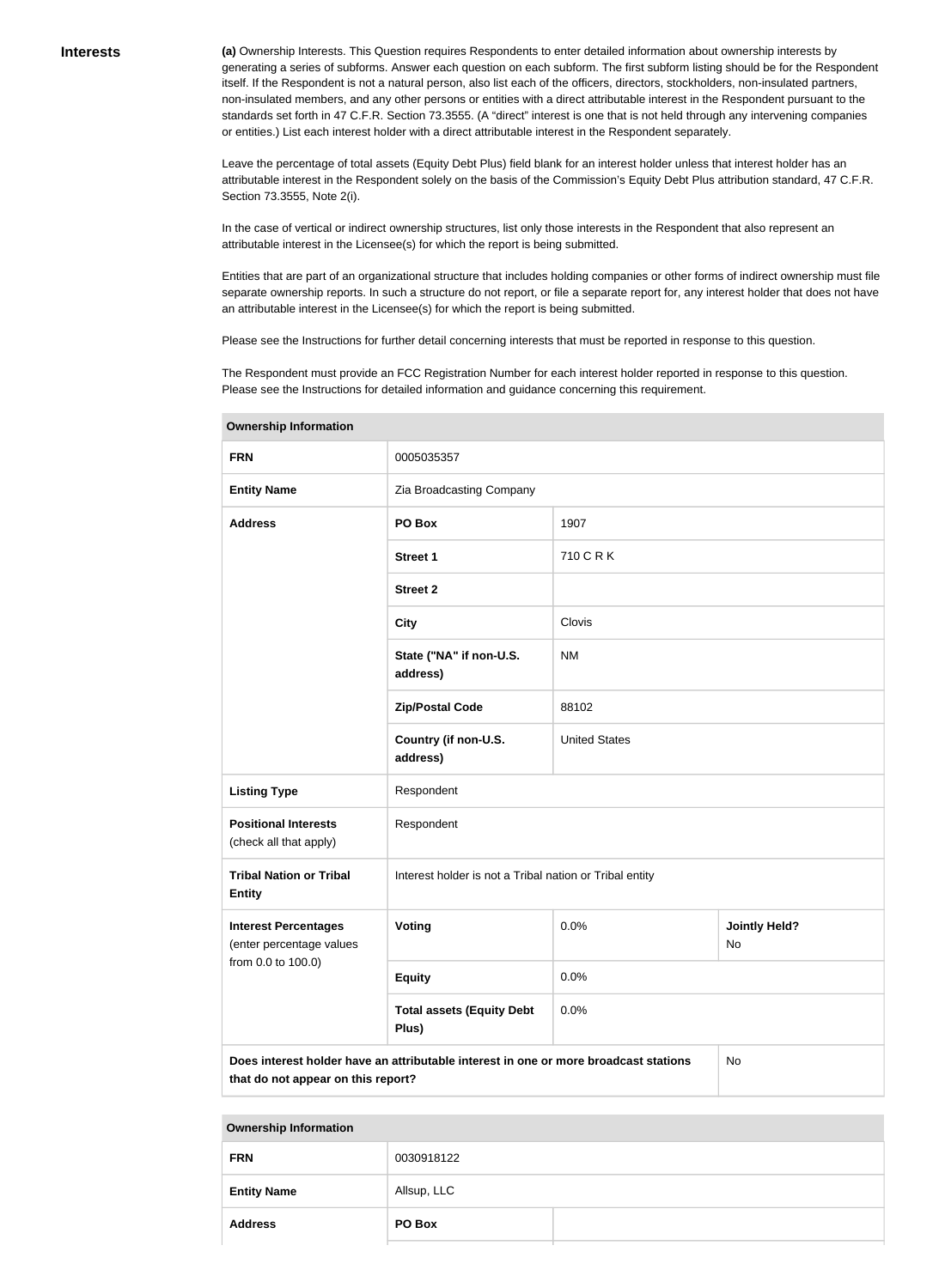|                                                         | <b>Street 1</b>                                                                                                                                            | 814 21st St.         |                             |  |
|---------------------------------------------------------|------------------------------------------------------------------------------------------------------------------------------------------------------------|----------------------|-----------------------------|--|
|                                                         | <b>Street 2</b>                                                                                                                                            |                      |                             |  |
|                                                         | <b>City</b>                                                                                                                                                | Clovis               |                             |  |
|                                                         | State ("NA" if non-U.S.<br>address)                                                                                                                        | <b>NM</b>            |                             |  |
|                                                         | <b>Zip/Postal Code</b>                                                                                                                                     | 88102                |                             |  |
|                                                         | Country (if non-U.S.<br>address)                                                                                                                           | <b>United States</b> |                             |  |
| <b>Listing Type</b>                                     | Other Interest Holder                                                                                                                                      |                      |                             |  |
| <b>Positional Interests</b><br>(check all that apply)   | Officer, Director, LC/LLC/PLLC Member                                                                                                                      |                      |                             |  |
| <b>Tribal Nation or Tribal</b><br><b>Entity</b>         | Interest holder is not a Tribal nation or Tribal entity                                                                                                    |                      |                             |  |
| <b>Interest Percentages</b><br>(enter percentage values | Voting                                                                                                                                                     | 100.0%               | <b>Jointly Held?</b><br>No. |  |
| from 0.0 to 100.0)                                      | <b>Equity</b>                                                                                                                                              | 100.0%               |                             |  |
| 100.0%<br><b>Total assets (Equity Debt</b><br>Plus)     |                                                                                                                                                            |                      |                             |  |
| that do not appear on this report?                      | Does interest holder have an attributable interest in one or more broadcast stations                                                                       |                      | No.                         |  |
|                                                         |                                                                                                                                                            |                      |                             |  |
|                                                         | (b) Respondent certifies that any interests, including equity, financial, or voting<br>Yes<br>interests, not reported in this filing are non-attributable. |                      |                             |  |

| (c) Does the Respondent or any reported interest holder<br>hold an attributable interest in any newspaper entities in<br>the same market as any station for which this report is<br>filed, as defined in 47 C.F.R. Section 73.3555?                                                                                                                                           | <b>No</b> |
|-------------------------------------------------------------------------------------------------------------------------------------------------------------------------------------------------------------------------------------------------------------------------------------------------------------------------------------------------------------------------------|-----------|
| If "Yes," provide information describing the interest(s), using<br>EITHER the subform OR the spreadsheet option below.<br>Respondents with a large number (50 or more) of entries to<br>submit should use the spreadsheet option.                                                                                                                                             |           |
| NOTE: Spreadsheets must be submitted in a special XML<br>Spreadsheet format with the appropriate structure that is<br>specified in the documentation. For instructions on how to<br>use the spreadsheet option to complete this question<br>(including templates to start with), please Click Here.                                                                           |           |
| If using the subform, leave the percentage of total assets<br>(Equity Debt Plus) field blank for an interest holder unless<br>that interest holder has an attributable interest in the<br>newspaper entity solely on the basis of the Commission's<br>Equity Debt Plus attribution standard, 47 C.F.R. Section<br>73.3555, Note 2(i). If using an XML Spreadsheet, enter "NA" |           |
| into the percentage of total assets (Equity Debt Plus) field<br>for an interest holder unless that interest holder has an<br>attributable interest in the newspaper entity solely on the<br>basis of the Commission's Equity Debt Plus attribution<br>standard.                                                                                                               |           |

If "No," submit as an exhibit an explanation.